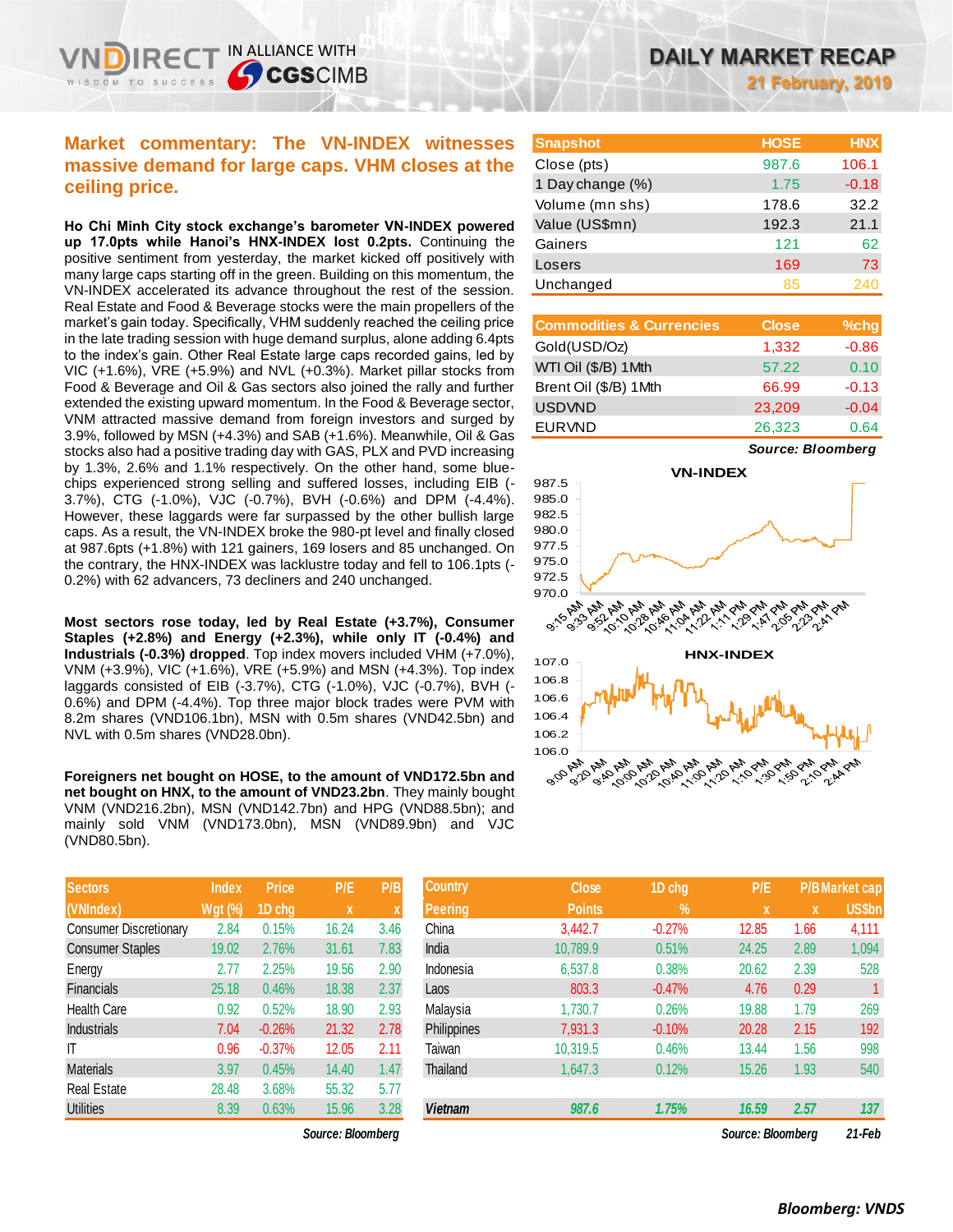### **Market News**

**Oil extended gains from a three-month high as industry data signalled a limited increase in American crude stockpiles, and after a report suggested the U.S. and China are moving closer to a trade deal.** Futures in New York climbed 0.5%, rising for a seventh day. The American Petroleum Institute was said to report nationwide crude inventories climbed last week by less than half the gain forecast in a Bloomberg survey before government data due Thursday. U.S. and Chinese negotiators are working on multiple memorandums of understanding that would form the basis of a final trade agreement, according to a person briefed on the talks. Crude has rallied about 25% this year as the OPEC+ coalition got off to a strong start with their output cuts, led by higherthan-pledged reductions by Saudi Arabia, the world's top oil exporter. Saudi Energy Minister Khalid Al-Falih said he expects markets to balance by April. Still, the trade war continues to cloud the global growth outlook. *(Bloomberg--edited)*

**Domestic gold soars, still cheaper than global prices.** Domestic gold prices increased sharply on Wednesday morning, in line with gold gains on international markets. Gold price quotes at Saigon Jewelry Co Ltd (SJC), Vietnam's largest gold company, are VND37.07m (US\$1,594) per tael for buying and VND37.27m per tael for selling, up VND270,000 per tael over Tuesday's close. (One tael of gold equals 37.8 grammes). This is also the highest price in the past one week. Doji Gold and Gems Group in Hanoi also raised its gold price by VND240,000 per tael this morning with the selling price quoted at VND37.22m per tael. Other gold businesses made similar moves. Gold prices at Bao Tin Minh Chau and Phu Quy jewellery companies also increased between VND150,000 and VND250,000 per tael, depending on gold type. Than Tai Phu Quy 9999 gold is quoted at VND36.85m and VND37.25m for buying and selling, respectively, while Thang Long Dragon Gold prices are VND37.04m and VND37.49m. Spot gold in the New York market increased by more than US\$14, or 1.1%, to US\$1,341 per ounce on Tuesday, its highest since April 25, 2018. US gold futures rose 0.8% to US\$1,332.4 per ounce. (One ounce is 1.2 tael). Gold is trading around US\$1,343 this morning. The gold price has gained 4.8% in the last 30 days and 3.6% so far this year on expectations the Fed will pause its interest rate hikes and better results from trade negotiations between the world's two largest economies. Investors are keeping a close watch on the minutes of the Fed's policy meeting due on February 20 for more guidance on rate increases this year. In comparison with the domestic price, global gold is being priced VND300,000 higher than SJC's gold. This morning, the State Bank of Vietnam adjusted its benchmark rate for the US dollar down VND2 per dollar. With the exchange rate band of +/-3%, both Vietcombank and Bank for Investment and Development of Vietnam (BIDV) are quoting US\$ buying/selling prices at VND23,150 and VND23,250 respectively. *(Vietnamnews.vn)*

## **Coverage Universe Updates**

### **Quang Ngai Sugar JSC (QNS VN) – Update – ADD (+24.3%)**

**QNS announced its FY18 results (unaudited) with earnings exceeding our expectations. We expect strong growth to continue in 2019 and maintain our ADD recommendation.**

**FY18 net revenue growth of 5.2% was in line with our projections with sugar segment the main contributor.** Sugar segment revenue grew 20.6% on the back of a 57.8% sales volume expansion and despite ASP decreasing by 23.6% yoy. The new An Khe plant, which started production in mid-December 2017, was the key driver for a sharp increase in sales volume, which led to an 80% growth in total RS sugar production capacity. Soymilk revenue, on the other hand, saw muted growth (-0.6%) due to weaker sales volume (the company doesn't reveal absolute figures) impacted by a general slowdown in the FMCG sector growth.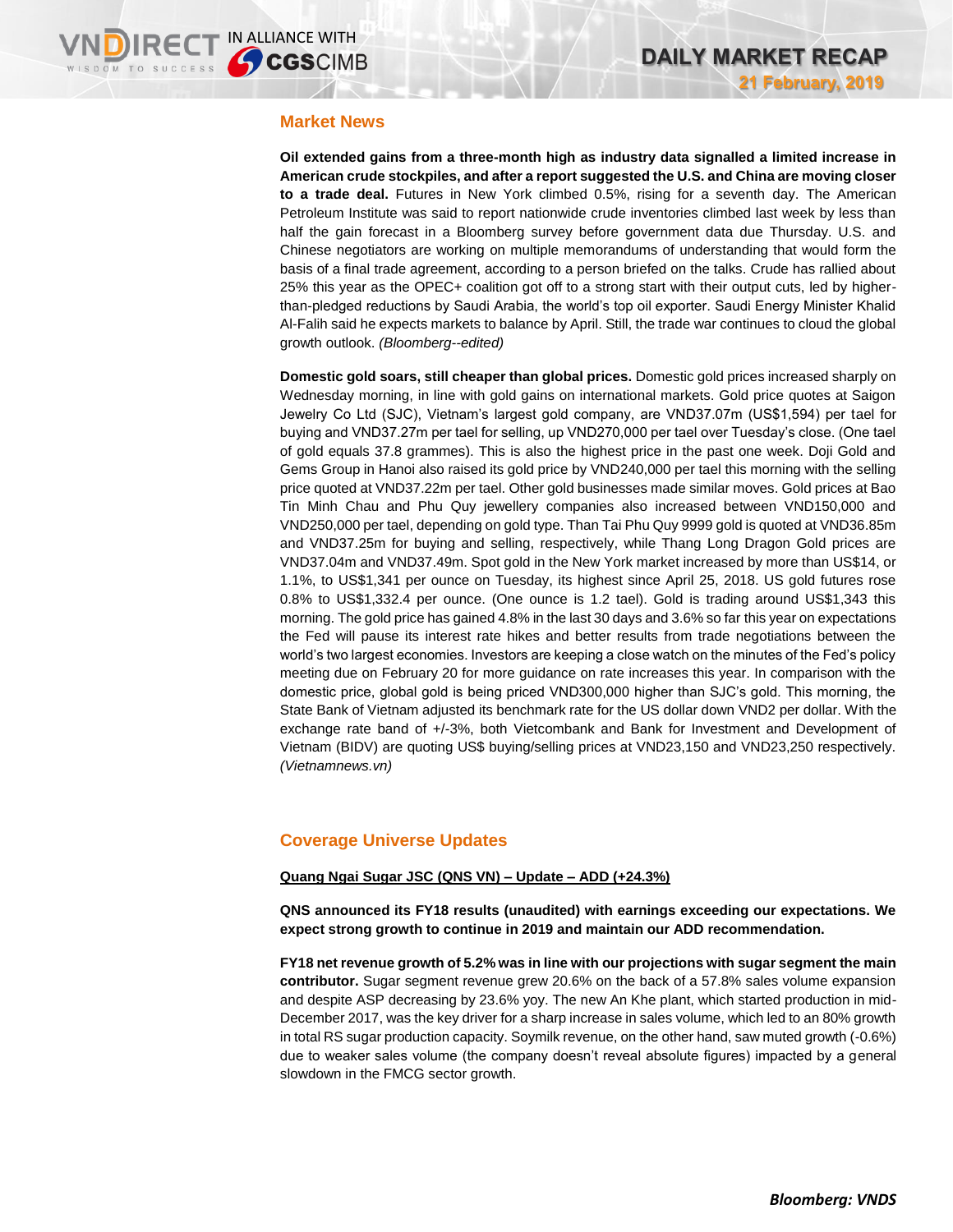**FY18 EBT growth reached 23.0% yoy, higher than expectations and supported by blended GPM improvement.** Blended GPM expanded by 3.2% pts to 29.7% due to GPM improvements in both the Sugar segment (+9.0% pts supported by lower sugar cane price) and Soymilk segment (+4.5% pts backed by lower depreciation and lower soybean price) combined with lower GPM from the "Other" segment (-1.2% pts). Besides, financial and other income increased to VND48bn in 2018 from negative VND15bn in 2017, helping EBT growth outpace revenue growth.

**DAILY MARKET RECAP** 

**21 February, 2019**

**We forecast annual revenue and net profit growth of 7.2% and 12.6% in 2019, respectively, driven by rising sugar prices.** The sugar segment is expected to be the main driver for 2019 with revenue forecasted to grow by 15.5% due to a 5.0% increase in production output and 10.0% higher ASP as global sugar prices are projected to recover on the back of planned supply cuts by Brazil and Thailand. Soymilk, on the other hand, is forecast to see 5.0% sales growth thanks to management's premiumisation strategy, which we think can succeed. This strategy is led by the launch of the nutrient-rich breakfast replacement product FAMI GO priced at a 44% premium to the regular FAMI soymilk product.

**We maintain our ADD recommendation on QNS with target price of VND53,200.** We use a sumof-the-parts valuation method, with each part being valued using a target P/E multiple applied to our 2019 forward EPS. Our target P/E multiples for the Soymilk, Sugar and Other segments are 10.7x, 7.0x and 8.1x, respectively, in line with the peer average for each. Our TP translates into an implied 2019 P/E of 9.7x. At current market price, the stock also carries a reasonable cash dividend yield of 3.45%.

*Read the full report: [HERE](https://static-02.vndirect.com.vn/uploads/prod/QNS_Update_20190221.pdf)*

### **Hoa Phat Group (HPG VN) – Update – HOLD (+3.4%)**

**4Q18 results weaker than expected.** HPG reported net profit of VND1,767bn in 4Q18, a decline of 26.4% yoy due to a downtrend in steel prices and rising raw material prices. Despite this, 2018 results were still in line with our expectations with net profit of VND8,600bn (+7.3% yoy), fulfilling 96.7% of our 2018 forecast.

**Long steel supply to outpace demand in 2019F.** We expect steel demand from the property sector to remain solid in the next two years thanks to a recovery in new condo supply. Also, infrastructure investment is expected to improve this year with a cautious easing of fiscal policy. Incremental demand is estimated at c.1.0 tonnes vs. an incremental supply of 1.5m tonnes, mainly due to the ramp-up in production from the Dung Quat Phase 1 project.

**Rising iron ore prices due to Brazil supply disruption.** Following a dam disaster in Brazil, concerns about supply disruption led to a sharp rise in the price of iron ore, given the likelihood of significantly lower Brazilian supply. Prior to the accident, the outlook for iron ore was bleak with prices forecast to fall back towards US\$60/t. However, since the accident on 25 Jan 2019, iron ore prices (62% Fe fines) have climbed by 16.6% to US\$84.1/t. Therefore, we revise up our base-case assumption for iron ore prices from US\$60/t to US\$75/t in FY19.

**BOF production cost advantage still provides a moat.** Based on latest spot prices, we estimate that the unit billet production cost using basic oxygen steelmaking (BOF) is ~7.0-17.0% lower than using electric arc furnace (EAF) technology and using billet imported from China after anti-dumping duties (17.3% from Mar 2019 to Mar 2020). We think HPG still has competitive advantages vs. EAF mills and imported steel thanks to anti-dumping duties in the medium-term.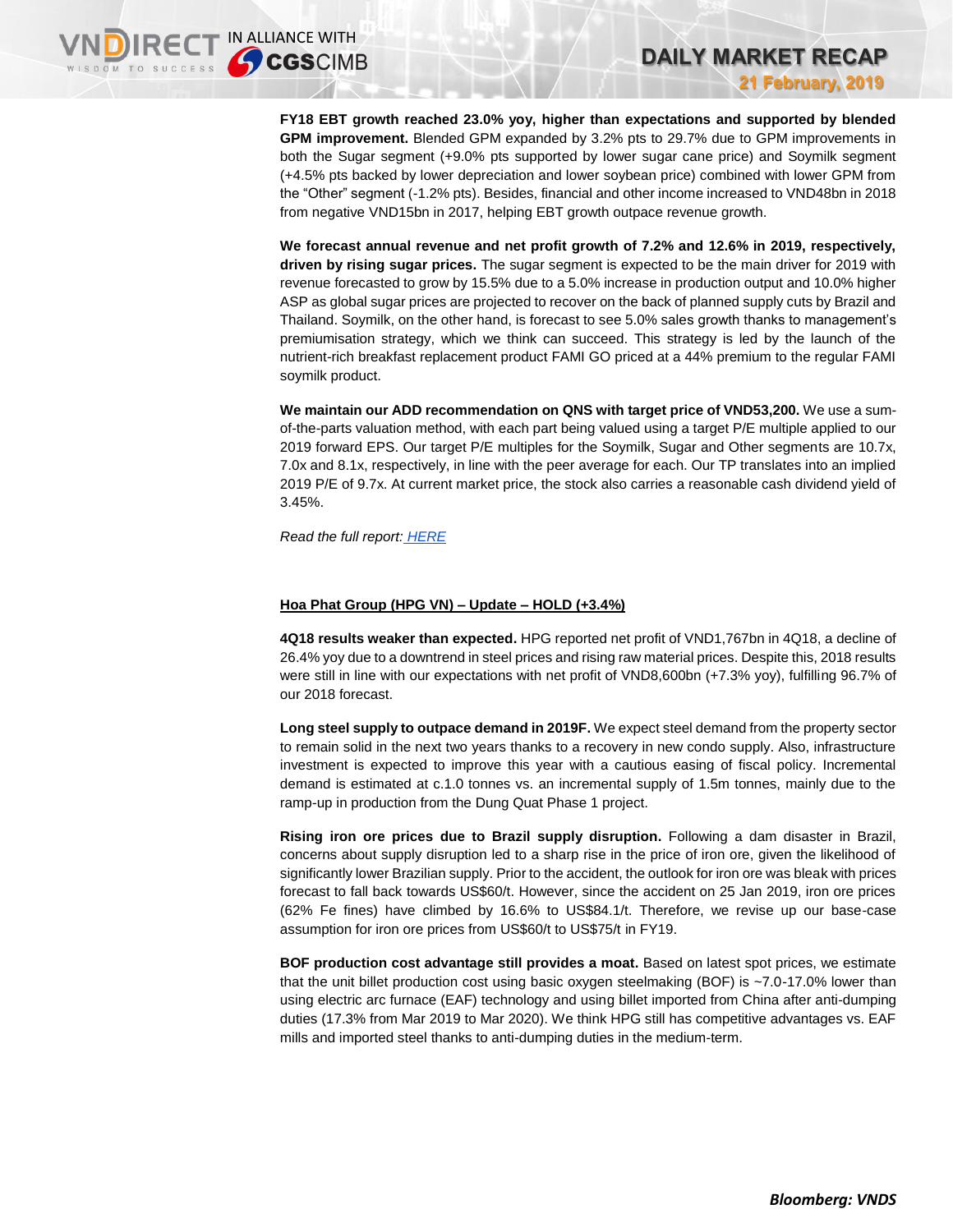**Downgrade from Add to Hold with a lower TP of VND33,800.** We cut our FY19-20F EPS forecasts by c.33-35% to account for lower domestic steel prices and rising raw material prices. We also reduce our target multiple to 7.1x (previously 8.7x) due to recent negative sentiment regarding the global steel industry. Our VND33,800 TP is based on an equal weighting of: 1) 7.1x forward P/E on 2019F EPS, and 2) DCF valuation over a 5-year period. Re-rating catalysts are a rebound in steel prices and a drop in raw material prices. Potential downside risks include: 1) lower than expected sales volume; and 2) significant rise in input prices.

**DAILY MARKET RECAP** 

**21 February, 2019**

*Read the full report: [HERE](https://static-02.vndirect.com.vn/uploads/prod/HPG_Update_20190221.pdf)*

# **Notable Corporate Events**

**Vietnam Bank for Agriculture and Rural Development (Agribank - unlisted) - business activity:**  Thai financial firm Srisawad Corporation is looking to acquire the Finance Leasing Company I (ALC I) of the Vietnam Bank for Agriculture and Rural Development (Agribank) at an estimated cost of VND523bn (US\$22.45m). According to Srisawad, the company is waiting for approval from the State Bank of Vietnam (SBV) for the deal. In response to the Thai firm's acquisition proposal, recently sent to the Vietnamese Government Office, SBV said it would be processed after the ALC I restructuring plan is approved according to the country's regulations. In 2017, Agribank announced the sale of ALC I and invited investors to acquire the company. As of the end of the year, ALC I recorded accumulated losses of more than VND714bn and liabilities of VND394bn, according to Agribank's financial statements. After negotiations, Srisawad Corporation and Agribank signed a memorandum of understanding (MoU) on the deal in July 2017. The Thai company agreed to pay a total of VND523bn to acquire the Agribank subsidiary, including all of ALC I's VND200bn charter capital and the VND323bn original debt that ALC I borrowed from Agribank. *(Vietnamnews.vn)*

*<to be continued>*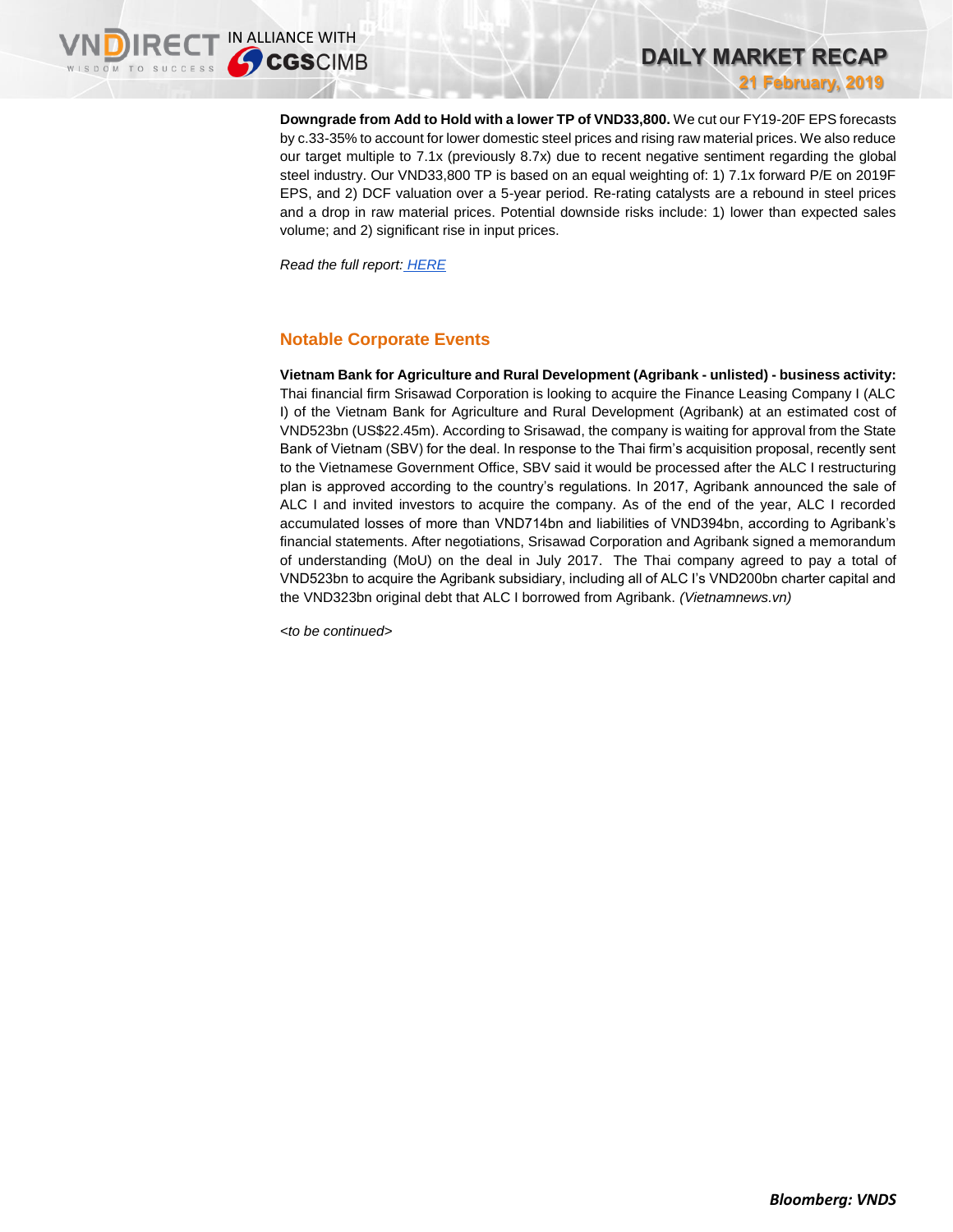# **COVERAGE SUMMARY**

WISDOM TO SUCCESS

**VNDIRECT IN ALLIANCE WITH** 

| Ticker          | <b>Close</b><br>price | <b>Adjusted</b><br>target<br>price | <b>Upside</b> | <b>Recom-endation</b> | <b>Investment thesis summary/Update</b>                                                                                                                                                                                                                                                                                                                                                                                                                                                                                             | Latest<br>report |
|-----------------|-----------------------|------------------------------------|---------------|-----------------------|-------------------------------------------------------------------------------------------------------------------------------------------------------------------------------------------------------------------------------------------------------------------------------------------------------------------------------------------------------------------------------------------------------------------------------------------------------------------------------------------------------------------------------------|------------------|
| PC <sub>1</sub> | 23,700                | 28,400                             | 19.8%         | <b>ADD</b>            | 1. Robust backlog in 2019F. According to the company, the total backlog of the<br>grid erection and installation segment is estimated at VND2,829bn at the<br>beginning of 2019<br>2. Promising outlook for hydropower segment. Investments in hydropower have<br>gradually helped improved PC1's earnings quality thanks to high margins and<br>recurring, stable revenues.                                                                                                                                                        | <b>Link</b>      |
| LPB             | 9,200                 | 12,900                             | 40.2%         | ADD                   | 1. LPB has embarked on an extensive branch network expansion initiative that is<br>unmatched by other banks.<br>2. Potential for a boost in fee income from bancassurance.<br>3. LPB is considering migrating to HOSE. A listing on HOSE will increase<br>liquidity for LPB<br>4. High dividend yield on a low valuation.                                                                                                                                                                                                           | Link             |
| <b>NLG</b>      | 27,300                | 37,700                             | 38.1%         | <b>ADD</b>            | 1. Project delay has led to haircut of our FY18F presales estimate.<br>2. Project licenses bode well for FY19F launches.<br>3. New land parcel acquired in Dec to support long term growth.                                                                                                                                                                                                                                                                                                                                         | Link             |
| ACV             | 89,600                | 105,000                            | 17.2%         | ADD                   | 1. ACV is a robust long-term bet on the aviation growth story than even a basket<br>of domestic airline stocks.<br>2. MOT's divestment of ACV stake to be a significant catalyst.<br>3. High return on capital and superior growth prospects justify valuation<br>premium.                                                                                                                                                                                                                                                          | Link             |
| <b>DPM</b>      | 21,900                | 23,100                             | 5.5%          | <b>HOLD</b>           | 1. Core urea business could face near-term margin pressure due to the<br>expected increases in gas input prices, which will outweigh ASP recovery, in our<br>view.<br>2. NH3-NPK project is the earnings growth driver over the next few years,<br>contributing 1.4-2.6tr annually to revenue starting from 2018F. However high<br>interest expense and D&A burden could result in annual losses in 2019-20F.<br>3. Pending VAT policy change in Vietnam is expected to boost DPM's gross<br>margin by 2-3% pts from 2019F onwards. | Link             |
| QNS             | 42,800                | 53,200                             | 24.3%         | ADD                   | 1. QNS is the leading branded soymilk player in Vietnam and a major sugar<br>producer.<br>2. The company commanded 82% market share of the packaged soymilk market<br>and accounted for around 10% of total nationwide sugar supply in 2017.                                                                                                                                                                                                                                                                                        | Link             |
| <b>LTG</b>      | 23,600                | 38,300                             | 62.3%         | <b>ADD</b>            | 1. Market leader in the CPC segment with 21% market share (vs. second largest<br>player VFG with 8.3% market share). LTG could easily maintain the market<br>leadership in the segment thanks to (1) extensive distribution network, and (2)<br>established long-term relationships with suppliers.<br>2. Long-term strategy is to focus on the Agrifood segment with high potential in<br>export markets such as China, Philippines, Indonesia, etc.<br>3. LTG is trading far below its domestic peers.                            | Link             |
| <b>VCB</b>      | 60,100                | 73,800                             | 22.8%         | ADD                   | 1. Solid core earnings growth with earnings from divestment and bancassurance<br>deals creating uncaptured upside<br>2. Strongly positioned to penetrate the retail banking segment.<br>3. Well-regarded bank with best-in-class asset quality and strong deposit<br>franchise.<br>4. Successful private placement enhanced capital buffers.                                                                                                                                                                                        | Link             |
| <b>MBB</b>      | 22,100                | 31,100                             | 40.7%         | <b>ADD</b>            | 1. Solid earnings on improving NIM and strong fee income growth with huge<br>room to continue to boost asset yields.<br>2. Continued shift towards retail lending supports NIM expansion.<br>3. Dynamic strategy to boost fee income.<br>4. Prudent risk management evinced by a clean balance sheet                                                                                                                                                                                                                                | <b>Link</b>      |
| <b>VPB</b>      | 21,400                | 26,100                             | 22.0%         | ADD                   | 1. The leading market player in consumer finance with high returns on capital.<br>2. Stricter credit controls hampered earnings growth in FY18F.<br>3. More digitalisation initiatives to grow fee income and cut costs. VPB has<br>launched a new digital platform in SME banking, retail banking and consumer<br>finance.                                                                                                                                                                                                         | Link             |
| <b>TCM</b>      | 29,550                | 26,000                             | $-12.0%$      | <b>REDUCE</b>         | 1. The only vertically-integrated textile manufacturer in Vietnam.<br>2. Sears's bankruptcy will dent FY18F and FY19F earnings.<br>3. EVFTA is expected to confer a competitive advantage to TCM due to "Fabric"<br>forward Rules of Origin"                                                                                                                                                                                                                                                                                        | Link             |
| <b>HPG</b>      | 32,700                | 33,800                             | 3.4%          | <b>HOLD</b>           | 1. We believe HPG will further consolidate its domestic market share.<br>2. Higher sales volume but lower ASP<br>3. Slight delay and capex overruns on the second phase of Dung Quat Steel                                                                                                                                                                                                                                                                                                                                          | Link             |
| <b>PVT</b>      | 17,000                | 21,000                             | 23.5%         | <b>ADD</b>            | Complex project.<br>1. A beneficiary of secular oil and gas demand growth in Vietnam with stable<br>cash flow and a robust business model.<br>2. PVT boasts a stable business model with assured annual transportation<br>volumes and long-term charter rates.<br>3. We see the ongoing fleet rejuvenation benefitting PVT's long-term prospects.                                                                                                                                                                                   | <b>Link</b>      |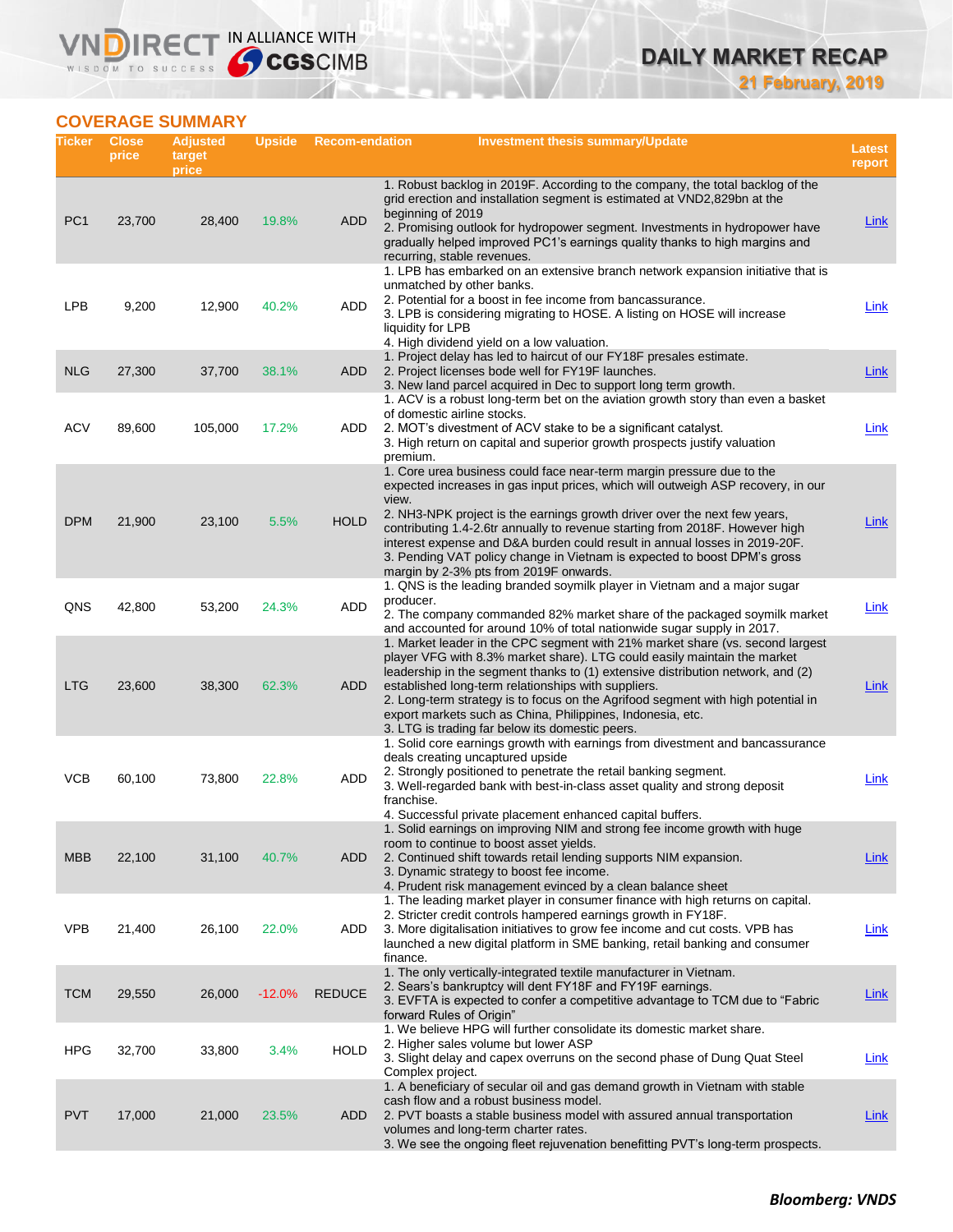# **DAILY MARKET RECAP**

**21 February, 2019**

| Ticker     | <b>Close</b><br>price | <b>Adjusted</b><br>target<br>price | <b>Upside</b> | <b>Recom-endation</b> | <b>Investment thesis summary/Update</b>                                                                                                                                                                                                                                                                                                                                                                                                                                                                                                                                        | <b>Latest</b><br>report |
|------------|-----------------------|------------------------------------|---------------|-----------------------|--------------------------------------------------------------------------------------------------------------------------------------------------------------------------------------------------------------------------------------------------------------------------------------------------------------------------------------------------------------------------------------------------------------------------------------------------------------------------------------------------------------------------------------------------------------------------------|-------------------------|
| <b>STK</b> | 18,000                | 23,000                             | 27.8%         | ADD                   | 1. Second-largest synthetic fiber manufacturer in Vietnam.<br>2. STK is a direct beneficiary of CPTPP and the US-China trade war.<br>3. Trang Bang 5 (TB5) project's commercial operations will start in 1Q19F.                                                                                                                                                                                                                                                                                                                                                                | <b>Link</b>             |
| IDI        | 8,550                 | 23,800                             | 178.4%        | <b>ADD</b>            | 1. IDI has gradually risen to become one of the most promising Vietnamese<br>pangasius exporters. The firm has endured multiple downturns in the industry,<br>demonstrating its resilience and good management quality. The share price,<br>however, is volatile.<br>2. We expect that pangasius exports will grow strongly in 2018.<br>3. Fish feed segment and fishmeal/fish fat segment will see strong growth in<br>2018<br>4. IDI will continue to increase its capacity to support growth over the next 2-3<br>years.<br>5. High dividend yield and attractive valuation | Link                    |
| AAA        | 15,050                | 25,300                             | 68.1%         | <b>ADD</b>            | 1. AAA is the largest plastic packaging manufacturer and exporter in South East<br>Asia, with current production capacity of 8,000 tonnes/month.<br>2. AAA will be able to capture market share globally in countries such as Japan<br>and the U.S<br>3. AAA aims to expand its production and adopt effective cost controls.                                                                                                                                                                                                                                                  | <b>Link</b>             |
| <b>PNJ</b> | 99,000                | 126,500                            | 27.8%         | ADD                   | 1. PNJ is leading the jewellery market in Vietnam with an estimated 30% market<br>share in the branded segment in 2018, per management.<br>2. Extensive store network and still expanding.<br>3. Sustained momentum at PNJ Gold and anticipated turnaround at PNJ Silver<br>to drive strong topline growth.                                                                                                                                                                                                                                                                    | Link                    |
| KDH        | 31,200                | 34,400                             | 10.3%         | <b>HOLD</b>           | 1. KDH owns 500ha land bank in the inner city area of HCMC following its recent<br>merger with Binh Chanh Construction & Investment (BCI, Unlisted).<br>2. Its strategy to develop mid-range condos and gated townhouse communities<br>makes for a diversified range of products and lowers market risk.<br>3. We believe KDH's high quality housing developments have helped it to<br>establish its brand name among prospective buyers, driving strong sales<br>absorption.                                                                                                  | Link                    |
| <b>VGI</b> | 19,000                | 17,400                             | $-8.4%$       | <b>HOLD</b>           | 1. VGI is the largest telco to be listed on Vietnam stock market and holds the<br>leading position in six out of nine countries under coverage.<br>2. VGI provides full telecom services including calls, texts, mobile data and fiber<br>optic internet broadband in nine countries across Africa, Latin America and<br>Southeast Asia.<br>3. Long term growth driver will be Mytel, VGI's new JV in Myanmar, given the<br>domestic backdrop of a relatively high smartphone adoption rate of 70% of total<br>mobile users                                                    | Link                    |
| <b>DCM</b> | 8,940                 | 9,700                              | 8.5%          | <b>HOLD</b>           | 1. Parent company PVN guarantees 12% ROE for the company's urea<br>operations in FY15-18F, protecting DCM from adverse market movements.<br>2. Changes to Vietnam's VAT policy in 2018-19F could help expand DCM's<br>gross margin by 3-4% from 2019F onwards, in our view.<br>3. Uncertainty around 2019F input gas price policy, however, is a major risk that<br>could counter positive effects of VAT policy change.                                                                                                                                                       | <b>Link</b>             |
| <b>VTP</b> | 173,000               | 157,000                            | $-9.2%$       | HOLD                  | 1. High growth company in a fast-evolving industry.<br>2. VTP's market share gains can be attributed to advanced technology and<br>strong infrastructure.<br>3. VTP's core sales is expected to grow at a CAGR of 48.5% to 2020.<br>4. Healthy financial status with strong cash reserves and high ROE.                                                                                                                                                                                                                                                                        | Link                    |
| <b>ACB</b> | 30,100                | 39,800                             | 32.2%         | <b>ADD</b>            | 1. Well-established retail brand name and customer base.<br>2. Large retail customer base enables a strong fee income franchise.<br>3. Legacy issues resolved, resulting in a healthy balance sheet.                                                                                                                                                                                                                                                                                                                                                                           | Link                    |

**VNDIRECT IN ALLIANCE WITH**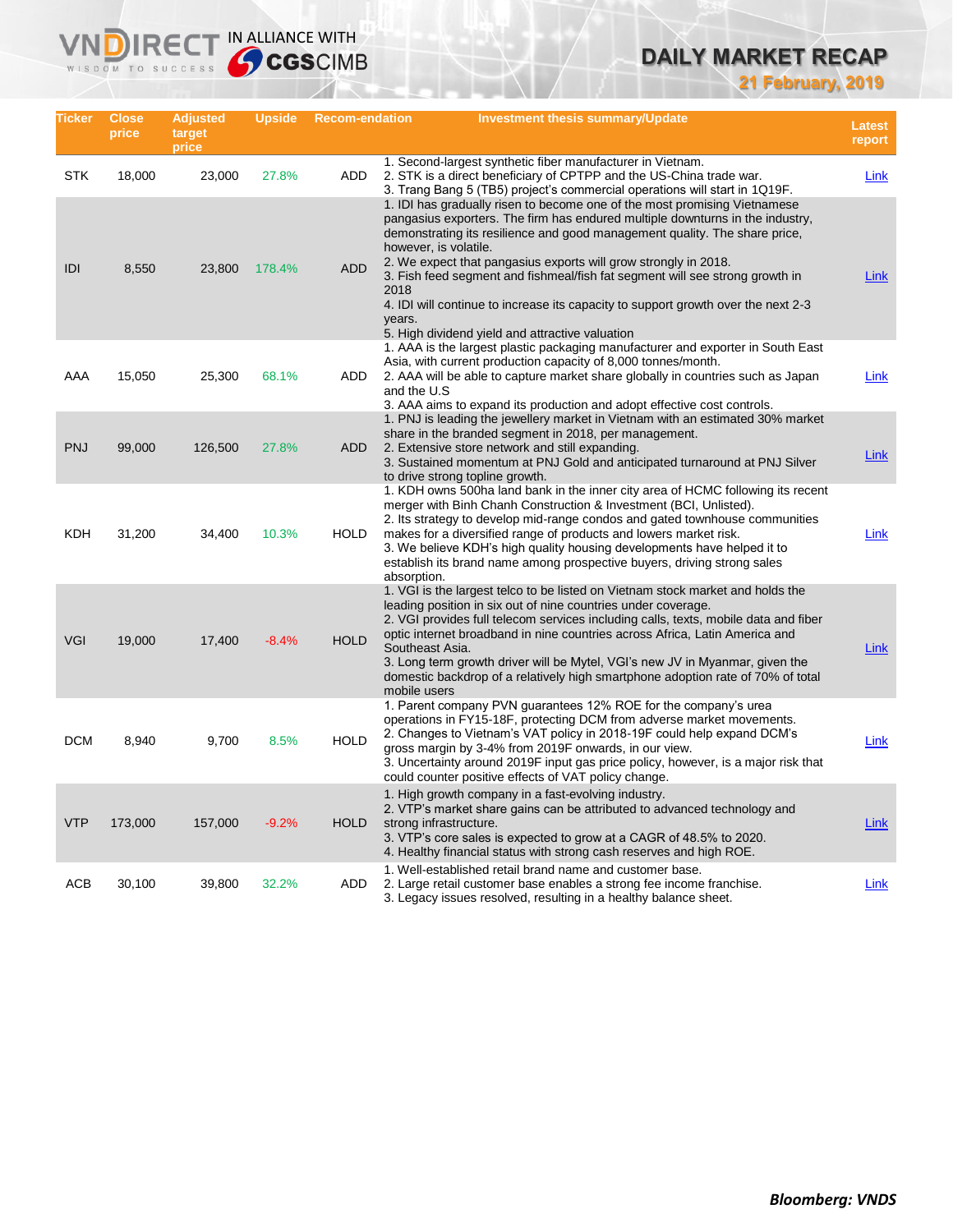### **MARKET MOVEMENTS**

WISDOM TO SUCCESS

| <b>HOSE</b>        |              |       |      |         |              |
|--------------------|--------------|-------|------|---------|--------------|
| <b>Top gainers</b> |              |       |      |         | <b>VND</b>   |
| <b>Ticker</b>      | Last         | Cha   | %chq | Vol.    | <b>Index</b> |
|                    | <b>Price</b> |       |      |         | impact       |
| <b>HVX</b>         | 4,280        | 280   | 7.00 | 10      | 0.003        |
| <b>NAV</b>         | 8,730        | 570   | 6.99 | 40      | 0.001        |
| SC <sub>5</sub>    | 23,000       | 1,500 | 6.98 | 4.280   | 0.007        |
| <b>VHM</b>         | 96,700       | 6,300 | 6.97 | 1.21MLN | 6.432        |
| <b>EMC</b>         | 13,900       | 900   | 6.92 | 8,280   | 0.003        |

NDIRECT IN ALLIANCE WITH

| <b>Top losers</b> |              |          |         |        | <b>VND</b>   |
|-------------------|--------------|----------|---------|--------|--------------|
| <b>Ticker</b>     | Last         | Cha      | $%$ chg | Vol.   | <b>Index</b> |
|                   | <b>Price</b> |          |         |        | impact       |
| HU1               | 10,700       | $-800$   | $-6.96$ | 100    | $-0.002$     |
| <b>TCR</b>        | 2,150        | $-160$   | $-6.93$ | 17,820 | $-0.001$     |
| HOT               | 30,950       | $-2,300$ | $-6.92$ | 30     | $-0.006$     |
| <b>TDW</b>        | 28,350       | $-2,100$ | $-6.90$ | 10     | $-0.005$     |
| <b>TIE</b>        | 8,370        | $-620$   | $-6.90$ | 10     | $-0.002$     |

|               | <b>Top index movers</b> |       |         | <b>VND</b> |              |
|---------------|-------------------------|-------|---------|------------|--------------|
| <b>Ticker</b> | Last                    | Cha   | $%$ chq | Vol.       | <b>Index</b> |
|               | <b>Price</b>            |       |         |            | impact       |
| <b>VHM</b>    | 96,700                  | 6,300 | 6.97    | 1.21MLN    | 6.432        |
| <b>VNM</b>    | 148,500                 | 5,500 | 3.85    | 1.86MLN    | 2.920        |
| VIC           | 118,400                 | 1,900 | 1.63    | 1.16MLN    | 1.848        |
| <b>VRE</b>    | 34,000                  | 1,900 | 5.92    | 3.82MLN    | 1.349        |
| <b>MSN</b>    | 89,700                  | 3,700 | 4.30    | 2.22MLN    | 1.312        |

| <b>Top index laggers</b> |              |          |         | <b>VND</b> |              |
|--------------------------|--------------|----------|---------|------------|--------------|
| <b>Ticker</b>            | Last         | Cha      | %chq    | Vol.       | <b>Index</b> |
|                          | <b>Price</b> |          |         |            | impact       |
| FIB                      | 17,000       | $-650$   | $-3.68$ | 716.520    | $-0.245$     |
| <b>CTG</b>               | 20,400       | $-200$   | $-0.97$ | 7.15MLN    | $-0.227$     |
| <b>VJC</b>               | 119,000      | $-800$   | $-0.67$ | 1.07MLN    | $-0.132$     |
| <b>BVH</b>               | 95,400       | $-600$   | $-0.63$ | 114.100    | $-0.128$     |
| <b>DPM</b>               | 21,900       | $-1,000$ | -4.37   | 1.30MLN    | $-0.119$     |

| <b>Top liquidity</b><br><b>VND</b> |              |        |         |         |          | <b>Top liquidity</b> |              |        |         | <b>VND</b> |              |
|------------------------------------|--------------|--------|---------|---------|----------|----------------------|--------------|--------|---------|------------|--------------|
| <b>Ticker</b>                      | Last         | Chg    | %cha    | Val.    | Index    | Ticker               | Last         | Chg    | $%$ chq | Val.       | <b>Index</b> |
|                                    | <b>Price</b> |        |         | (VNDbn) | impact   |                      | <b>Price</b> |        |         | (VNDbn)    | impact       |
| <b>MBB</b>                         | 22.100       | 50     | 0.23    | 8.00MLN | 0.033    | VGC                  | 20.900       | 600    | 2.96    | 4.37MLN    | 0.122        |
| <b>FLC</b>                         | 5,310        | $-40$  | $-0.75$ | 7.65MLN | $-0.009$ | <b>PVS</b>           | 19,800       | 100    | 0.51    | 4.08MLN    | 0.024        |
| <b>CTG</b>                         | 20.400       | $-200$ | $-0.97$ | 7.15MLN | $-0.227$ | ACB                  | 30.100       | $-300$ | $-0.99$ | 2.97MLN    | $-0.370$     |
| <b>AMD</b>                         | 2,750        | $-170$ | $-5.82$ | 7.00MLN | $-0.008$ | <b>SHB</b>           | 7,500        | 0      | 0.00    | 2.82MLN    | 0.000        |
| <b>HPG</b>                         | 32.700       | 500    | .55     | 6.01MLN | 0.324    | VCG                  | 27.800       | 800    | 2.96    | 2.38MLN    | 0.053        |

| <b>VND</b>           |
|----------------------|
| <b>Index</b><br>Vol. |
| impact               |
| 0.000<br>58,500      |
| 0.000<br>27,400      |
| 0.000<br>1.000       |
| 0.000<br>601,600     |
| 0.000<br>200         |
|                      |

| <b>Top losers</b> |                      |          |         |        | <b>VND</b>             | <b>Top losers</b> |                      |          |          |         | <b>VND</b>             |
|-------------------|----------------------|----------|---------|--------|------------------------|-------------------|----------------------|----------|----------|---------|------------------------|
| <b>Ticker</b>     | Last<br><b>Price</b> | Chg      | $%$ chq | Vol.   | <b>Index</b><br>impact | Ticker            | Last<br><b>Price</b> | Chg      | %chq     | Vol.    | <b>Index</b><br>impact |
| HU1               | 10.700               | $-800$   | $-6.96$ | 100    | $-0.002$               | <b>DPS</b>        | 600                  | $-100$   | $-14.29$ | 216.100 | 0.000                  |
| <b>TCR</b>        | 2,150                | $-160$   | $-6.93$ | 17,820 | $-0.001$               | <b>SPI</b>        | 700                  | $-100$   | $-12.50$ | 128,200 | 0.000                  |
| нот               | 30,950               | $-2,300$ | $-6.92$ | 30     | $-0.006$               | <b>SMT</b>        | 23,800               | $-2.600$ | $-9.85$  | 300     | 0.000                  |
| <b>TDW</b>        | 28,350               | $-2,100$ | $-6.90$ | 10     | $-0.005$               | <b>PJC</b>        | 34,900               | $-3,800$ | $-9.82$  | 3,400   | 0.000                  |
| TIE               | 8,370                | $-620$   | $-6.90$ | 10     | $-0.002$               | VIE               | 18,500               | $-2,000$ | $-9.76$  | 1,000   | 0.000                  |
|                   |                      |          |         |        |                        |                   |                      |          |          |         |                        |

| <b>VND</b><br>Top index movers |              |       |         |         |        | <b>Top index movers</b> |              |       |         |         |              |
|--------------------------------|--------------|-------|---------|---------|--------|-------------------------|--------------|-------|---------|---------|--------------|
| Ticker                         | Last         | Chg   | $%$ chq | Vol.    | Index  | Ticker                  | Last         | Chg   | $%$ chq | Vol.    | <b>Index</b> |
|                                | <b>Price</b> |       |         |         | impact |                         | <b>Price</b> |       |         |         | impact       |
| VHM                            | 96.700       | 6.300 | 6.97    | 1.21MLN | 6.432  | VGC                     | 20,900       | 600   | 2.96    | 4.37MLN | 0.122        |
| <b>VNM</b>                     | 148,500      | 5,500 | 3.85    | 1.86MLN | 2.920  | <b>PGS</b>              | 36,500       | 2,400 | 7.04    | 2.732   | 0.079        |
| VIC                            | 118,400      | 1.900 | 1.63    | .16MLN  | 1.848  | VCG                     | 27,800       | 800   | 2.96    | 2.38MLN | 0.053        |
| <b>VRE</b>                     | 34,000       | 1.900 | 5.92    | 3.82MLN | 1.349  | <b>VCS</b>              | 64.200       | 1.000 | 1.58    | 135.752 | 0.032        |
| MSN                            | 89,700       | 3,700 | 4.30    | 2.22MLN | 1.312  | TAR                     | 17,900       | .600  | 9.82    | 601.600 | 0.031        |

| <b>Top index laggers</b> |              |          |         |         | <b>VND</b>   | Top index laggers |              |          |         |         |              |
|--------------------------|--------------|----------|---------|---------|--------------|-------------------|--------------|----------|---------|---------|--------------|
| <b>Ticker</b>            | Last         | Chg      | $%$ chq | Vol.    | <b>Index</b> | Ticker            | Last         | Chg      | %chq    | Vol.    | <b>Index</b> |
|                          | <b>Price</b> |          |         |         | impact       |                   | <b>Price</b> |          |         |         | impact       |
| EIB                      | 17.000       | $-650$   | $-3.68$ | 716.520 | $-0.245$     | <b>ACB</b>        | 30.100       | $-300$   | $-0.99$ | 2.97MLN | $-0.370$     |
| <b>CTG</b>               | 20.400       | $-200$   | $-0.97$ | 7.15MLN | $-0.227$     | <b>DBC</b>        | 25,200       | $-800$   | $-3.08$ | 11,562  | $-0.043$     |
| VJC                      | 119,000      | $-800$   | $-0.67$ | 1.07MLN | $-0.132$     | <b>NTP</b>        | 37.100       | $-1.500$ | $-3.89$ | 24.530  | $-0.040$     |
| <b>BVH</b>               | 95.400       | $-600$   | $-0.63$ | 114,100 | $-0.128$     | <b>SHN</b>        | 9,400        | $-200$   | $-2.08$ | 500     | $-0.023$     |
| DPM                      | 21.900       | $-1.000$ | $-4.37$ | 1.30MLN | $-0.119$     | PTI               | 16.100       | $-900$   | $-5.29$ | 2,200   | $-0.018$     |

| <b>Top liquidity</b> |              |        |         |         | <b>VND</b>   | <b>Top liquidity</b> |              |        |         |         | <b>VND</b> |
|----------------------|--------------|--------|---------|---------|--------------|----------------------|--------------|--------|---------|---------|------------|
| <b>Ticker</b>        | Last         | Chg    | $%$ chq | Val.    | <b>Index</b> | Ticker               | Last         | Chg    | $%$ chq | Val.    | Index      |
|                      | <b>Price</b> |        |         | (VNDbn) | impact       |                      | <b>Price</b> |        |         | (VNDbn) | impact     |
| <b>MBB</b>           | 22.100       | 50     | 0.23    | 8.00MLN | 0.033        | VGC                  | 20,900       | 600    | 2.96    | 4.37MLN | 0.122      |
| <b>FLC</b>           | 5,310        | $-40$  | $-0.75$ | 7.65MLN | $-0.009$     | <b>PVS</b>           | 19,800       | 100    | 0.51    | 4.08MLN | 0.024      |
| CTG                  | 20.400       | $-200$ | $-0.97$ | 7.15MLN | $-0.227$     | <b>ACB</b>           | 30.100       | $-300$ | $-0.99$ | 2.97MLN | $-0.370$   |
| AMD                  | 2,750        | $-170$ | $-5.82$ | 7.00MLN | $-0.008$     | <b>SHB</b>           | 7,500        | 0      | 0.00    | 2.82MLN | 0.000      |
| HPG                  | 32,700       | 500    | .55     | 6.01MLN | 0.324        | <b>VCG</b>           | 27,800       | 800    | 2.96    | 2.38MLN | 0.053      |
|                      |              |        |         |         |              |                      |              |        |         |         |            |

*21 Feb Source: Bloomberg*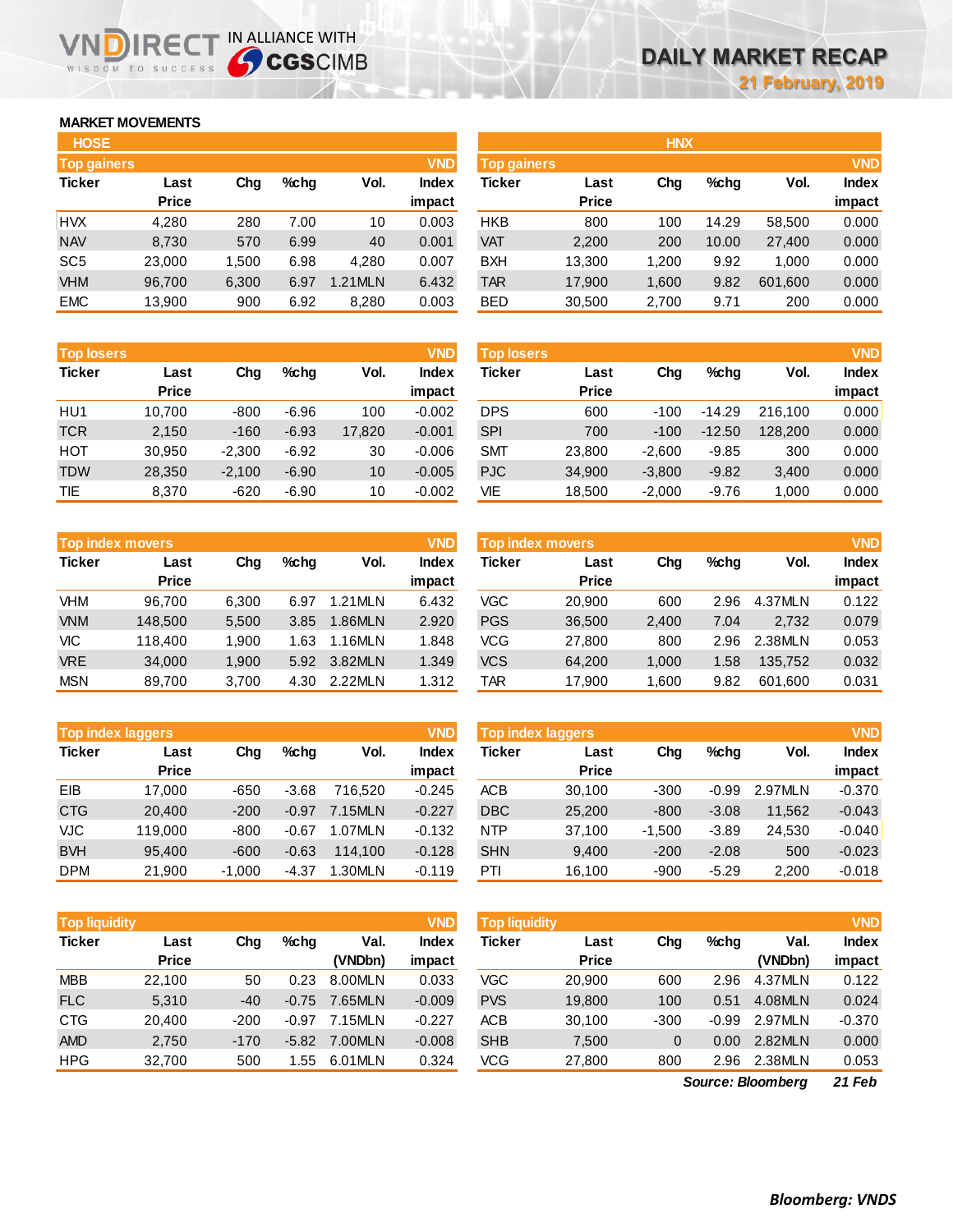### **FOREIGN ACTIVITIES**

WISDOM TO SUCCESS

D

**IRECT IN ALLIANCE WITH** 

| <b>Volume (Mn'shs)</b> | <b>HOSE</b> | <b>HNX</b> | <b>Value (VND'bn)</b> | <b>HOSE</b> | <b>HNX</b> |
|------------------------|-------------|------------|-----------------------|-------------|------------|
| <b>BUY</b>             | 20.9        | 2.8        | <b>BUY</b>            | 978.5       | 53.6       |
| % of market            | 12.2%       | 8.6%       | % of market           | 23.3%       | 10.9%      |
| <b>SELL</b>            | 20.1        | 1.5        | <b>SELL</b>           | 806.0       | 30.4       |
| % of market            | 11.8%       | 4.8%       | % of market           | 19.2%       | 6.2%       |
| <b>NET BUY (SELL)</b>  | 0.79        |            | <b>NET BUY (SELL)</b> | 172.5       | 23.2       |

*Source: HSX, HNX*



**Foreign net buy/sell (30 days) in VND'bn**

**HOSE HNX** 

| <b>2018 ACCUMULATION</b> |             |            |                       |             |            |
|--------------------------|-------------|------------|-----------------------|-------------|------------|
| Volume (MIn'shs)         | <b>HOSE</b> | <b>HNX</b> | <b>Value (VND'bn)</b> | <b>HOSE</b> | <b>HNX</b> |
| <b>BUY</b>               | 4,625.8     | 420.3      | <b>BUY</b>            | 260,245.0   | 7,651.2    |
| % of market              | 9.4%        | $3.2\%$    | % of market           | 19.5%       | 4.6%       |
| <b>SELL</b>              | 4,267.8     | 516.2      | <b>SELL</b>           | 219,041.2   | 9,527.6    |
| % of market              | 8.7%        | 4.0%       | % of market           | 16.4%       | 5.7%       |
| <b>NET BUY (SELL)</b>    | 358.0       | (95.9)     | <b>NET BUY (SELL)</b> | 41,204      | (1,876.3)  |

*Source: HSX, HNX*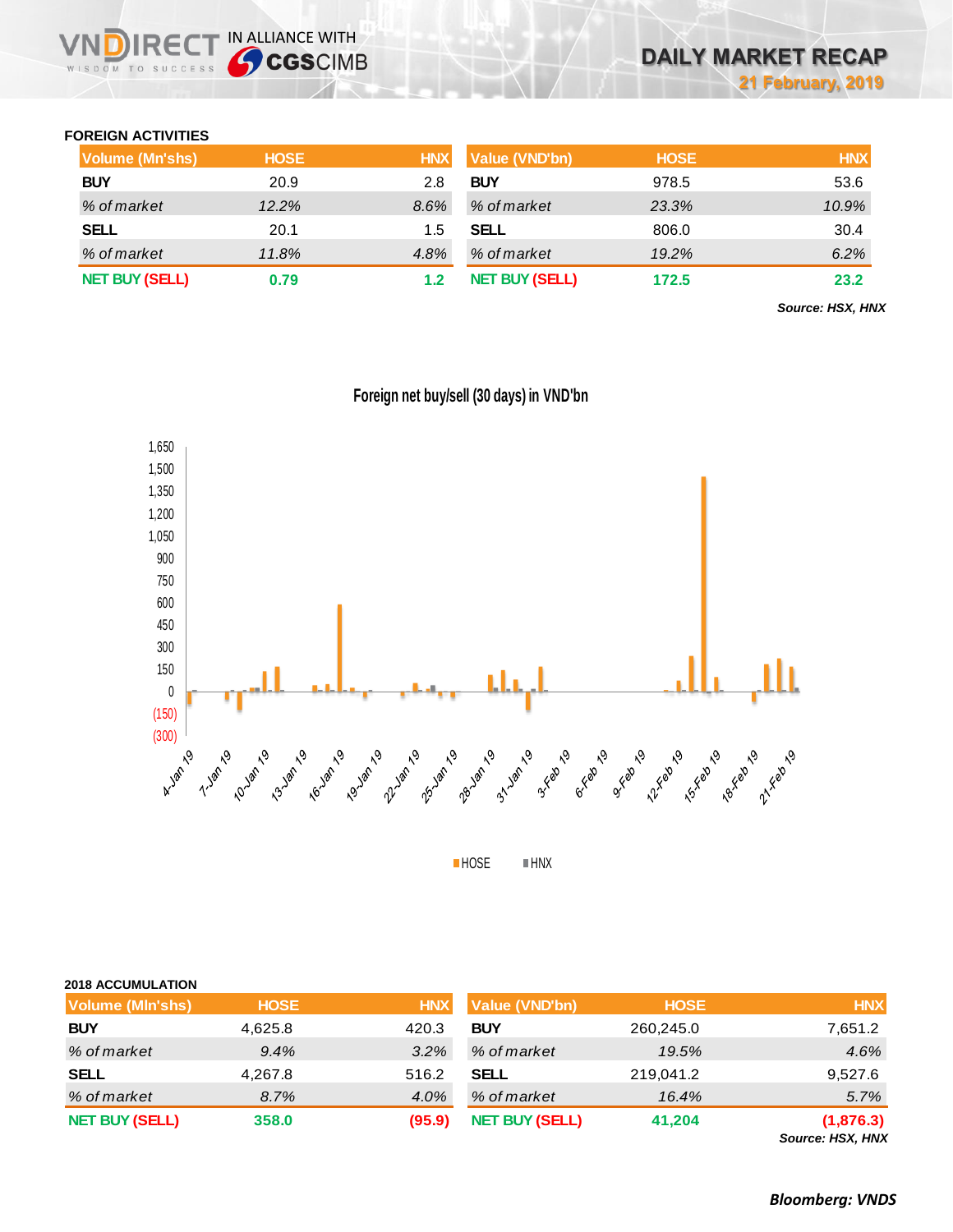### **FOREIGN ACTIVITIES**

**VNDIRECT IN ALLIANCE WITH** 

|               |                                          | <b>HOSE</b> |      |       |                 | <b>HNX</b>                                     |              |                        |         |      |       |  |
|---------------|------------------------------------------|-------------|------|-------|-----------------|------------------------------------------------|--------------|------------------------|---------|------|-------|--|
|               | Top buy by foreigners (value)            |             |      |       | <b>VND'bn</b>   | <b>VND'bn</b><br>Top buy by foreigners (value) |              |                        |         |      |       |  |
| <b>Ticker</b> | Chg<br>$%$ chg<br>Value<br>Last<br>Price |             |      |       | Index<br>impact | Ticker                                         | Value        | <b>Index</b><br>impact |         |      |       |  |
|               |                                          |             |      |       |                 |                                                | <b>Price</b> |                        |         |      |       |  |
| <b>VNM</b>    | 148.500                                  | 5,500       | 3.85 | 216.2 | 2.920           | <b>PVS</b>                                     | 19,800       | 100                    | 0.51    | 38.9 | 0.000 |  |
| <b>MSN</b>    | 89,700                                   | 3,700       | 4.30 | 142.7 | 1.312           | <b>VGC</b>                                     | 20,900       | 600                    | 2.96    | 13.1 | 0.000 |  |
| <b>HPG</b>    | 32,700                                   | 500         | 1.55 | 88.5  | 0.324           | <b>DNM</b>                                     | 13,200       | 1.100                  | 9.09    | 0.4  | 0.000 |  |
| E1VFVN30      | 15,180                                   | 30          | 0.20 | 86.1  | 0.000           | <b>SHS</b>                                     | 12,000       | $-100$                 | $-0.83$ | 0.3  | 0.000 |  |
| <b>VCB</b>    | 60,100                                   | 1,000       | 1.69 | 63.5  | 1.130           | <b>BVS</b>                                     | 11,800       | 0                      | 0.00    | 0.2  | 0.000 |  |

|               | Top sell by foreigners (value) |        |         |       | <b>VND'bn</b> | <b>VND'bn</b><br>Top sell by foreigners (value) |              |          |         |       |        |
|---------------|--------------------------------|--------|---------|-------|---------------|-------------------------------------------------|--------------|----------|---------|-------|--------|
| <b>Ticker</b> | Value<br>Chg<br>%chg<br>Last   |        |         | Index | Ticker        | Chg<br>Last                                     |              | %chg     | Value   | Index |        |
|               | <b>Price</b>                   |        |         |       | impact        |                                                 | <b>Price</b> |          |         |       | impact |
| <b>VNM</b>    | 148.500                        | 5,500  | 3.85    | 173.0 | 2.920         | <b>PVS</b>                                      | 19,800       | 100      | 0.51    | 23.9  | 0.000  |
| <b>MSN</b>    | 89,700                         | 3,700  | 4.30    | 89.9  | 1.312         | VHL                                             | 30,500       | 2,700    | 9.71    | 1.7   | 0.000  |
| <b>VJC</b>    | 119.000                        | $-800$ | $-0.67$ | 80.5  | $-0.132$      | VGC                                             | 20,900       | 600      | 2.96    | 1.6   | 0.000  |
| <b>GAS</b>    | 97,200                         | 1.200  | 1.25    | 56.6  | 0.700         | <b>NTP</b>                                      | 37,100       | $-1,500$ | $-3.89$ | 0.6   | 0.000  |
| VIC           | 118.400                        | 1.900  | 1.63    | 51.5  | .848          | VMC                                             | 20,000       | $-300$   | $-1.48$ | 0.5   | 0.000  |

|               | Top net buy by foreigners (value) |       |         |       | <b>VND'bn</b>   | Top net buy by foreigners (value) |                      |        |         |       |                        |
|---------------|-----------------------------------|-------|---------|-------|-----------------|-----------------------------------|----------------------|--------|---------|-------|------------------------|
| <b>Ticker</b> | Last<br><b>Price</b>              | Chg   | $%$ chg | Value | Index<br>impact | Ticker                            | Last<br><b>Price</b> | Chg    | %chg    | Value | <b>Index</b><br>impact |
| E1VFVN30      | 15.180                            | 30    | 0.20    | 85.9  | 0.000           | <b>PVS</b>                        | 19.800               | 100    | 0.51    | 15.0  | 0.000                  |
| <b>HPG</b>    | 32.700                            | 500   | 1.55    | 74.0  | 0.324           | <b>VGC</b>                        | 20,900               | 600    | 2.96    | 11.5  | 0.000                  |
| <b>MSN</b>    | 89.700                            | 3.700 | 4.30    | 52.8  | 1.312           | <b>SHS</b>                        | 12.000               | $-100$ | $-0.83$ | 0.3   | 0.000                  |
| <b>VNM</b>    | 148,500                           | 5,500 | 3.85    | 43.2  | 2.920           | <b>DGC</b>                        | 42,500               | $-200$ | $-0.47$ | 0.2   | 0.000                  |
| SSI           | 27,900                            | 400   | 1.45    | 40.2  | 0.062           | <b>PPS</b>                        | 7.800                | 0      | 0.00    | 0.1   | 0.000                  |

|               | Top net sell by foreigners (value) |        |         |         | <b>VND'bn</b> | Top net sell by foreigners (value) | <b>VND'bn</b> |          |         |              |        |
|---------------|------------------------------------|--------|---------|---------|---------------|------------------------------------|---------------|----------|---------|--------------|--------|
| <b>Ticker</b> | Last                               | Chg    | %chg    | Value   | Index         | Ticker                             | Last          | Chg      | $%$ chg | <b>Value</b> | Index  |
|               | <b>Price</b>                       |        |         |         | impact        |                                    | <b>Price</b>  |          |         |              | impact |
| <b>VJC</b>    | 119.000                            | $-800$ | $-0.67$ | $-76.9$ | $-0.132$      | VHL                                | 30.500        | 2,700    | 9.71    | $-1.71$      | 0.000  |
| <b>GAS</b>    | 97,200                             | 1,200  | 1.25    | $-43.5$ | 0.700         | <b>NTP</b>                         | 37,100        | $-1.500$ | $-3.89$ | $-0.59$      | 0.000  |
| <b>DHG</b>    | 97,500                             | 1,300  | 1.35    | $-38.0$ | 0.052         | <b>VMC</b>                         | 20,000        | $-300$   | $-1.48$ | $-0.46$      | 0.000  |
| <b>CTG</b>    | 20,400                             | $-200$ | $-0.97$ | $-20.3$ | $-0.227$      | <b>BVS</b>                         | 11,800        | 0        | 0.00    | $-0.29$      | 0.000  |
| <b>FLC</b>    | 5,310                              | $-40$  | $-0.75$ | $-18.0$ | $-0.009$      | <b>HLD</b>                         | 13,500        | 0        | 0.00    | $-0.17$      | 0.000  |

*21-Feb-19*

*Source: Bloomberg, HOSE, HNX*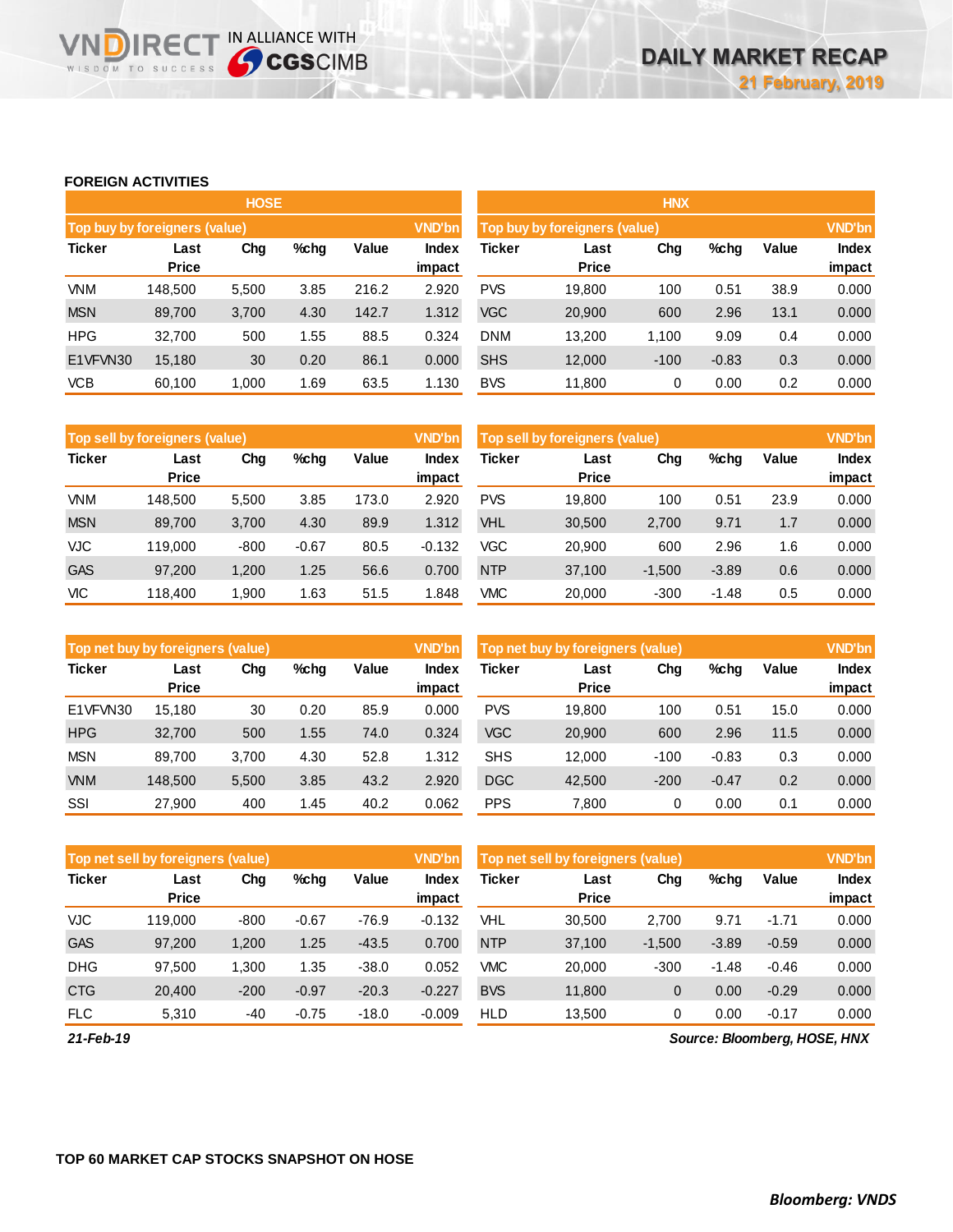# **DAILY MARKET RECAP**

| WISDOM TO SUCCESS      |                   | <b>Sy CGS</b> CIMB |                  |                 |                |                                 |              |             | <u>DAILY MARKET RECAP</u>  |                          |                           |                          |             |
|------------------------|-------------------|--------------------|------------------|-----------------|----------------|---------------------------------|--------------|-------------|----------------------------|--------------------------|---------------------------|--------------------------|-------------|
|                        |                   |                    |                  |                 |                |                                 |              |             |                            |                          |                           | <b>21 February, 2019</b> |             |
|                        |                   |                    |                  |                 |                |                                 |              |             |                            |                          |                           |                          |             |
| No. Ticker             | <b>Price</b>      |                    | Price change (%) |                 |                | Mkt. Cap Outs. Vol. Float ratio |              |             | Avail. Fil Ave. daily vol. | P/E                      | P/B                       | <b>ROE</b>               | <b>ROA</b>  |
|                        | <b>VND</b>        | 1M                 | 3M               | 6M              | <b>US\$mln</b> | <b>MIn'shs</b>                  | %            |             | $% (30 days-shs)$          | $\pmb{\chi}$             | $\boldsymbol{\mathsf{x}}$ | $\%$                     | $\%$        |
| 1 VIC VM               | 118,400           | 15.6               | 21.7             | 14.8            | 16,282         | 3,192                           | 57.6         | 31.8        | 596,866                    | 105.2                    | 6.7                       | 8.0                      | 1.3         |
| 2 VHM VM               | 96,700            | 20.1               | 27.6             | 10.0            | 13,956         | 3,350                           | 30.3         | 33.6        | 409,647                    | 21.2                     | 7.5                       | 56.8                     | 16.8        |
| 3 VNM VM               | 148,500           | 11.0               | 24.6             | 9.3             | 11,142         | 1,741                           | 46.2         | 40.3        | 755,643                    | 28.0                     | 10.0                      | 37.5                     | 28.4        |
| 4 VCB VM               | 60,100            | 7.7                | 8.5              | $-4.1$          | 9,604          | 3,709                           | 25.2         | 6.6         | 1,003,832                  | 14.8                     | 3.4                       | 25.2                     | 1.4         |
| 5 GAS VM               | 97,200            | 7.4                | 3.5              | $-0.3$          | 8,016          | 1,914                           | 4.2          | 45.5        | 420,180                    | 15.6                     | 4.1                       | 27.8                     | 19.4        |
| 6 SAB VM               | 248,000           | 5.8                | 2.5              | 16.4            | 6,852          | 641                             | 10.4         | 90.2        | 36,178                     | 39.2                     | 10.6                      | 29.4                     | 18.8        |
| 7 BID VM               | 34,250            | 4.3                | 7.0              | 3.8             | 5,045          | 3,419                           | 4.4          | 26.9        | 858,546                    | 15.9                     | 2.3                       | 15.1                     | 0.6         |
| 8 MSN VM               | 89,700            | 11.0               | 10.5             | $-0.7$          | 4,495          | 1,163                           | 24.9         | 7.0         | 630,147                    | 19.6                     | 3.5                       | 22.2                     | 7.7         |
| 9 TCB VM               | 27,500            | 0.4                | 3.8              | 3.8             | 4,143          | 3,497                           | 81.6         | 0.0         | 2,536,160                  | 11.1                     | 1.9                       | 21.5                     | 2.9         |
| 10 VRE VM              | 34,000            | 16.0               | 7.6              | 5.4             | 3,412          | 2,329                           | 100.0        | 17.1        | 1,357,152                  | 32.9                     | 2.8                       | 8.8                      | 6.3         |
| 11 CTG VM              | 20,400            | 4.9                | $-12.4$          | $-23.0$         | 3,273          | 3,723                           | 15.8         | 0.6         | 5,743,099                  | 14.0                     | 1.1                       | 8.3                      | 0.5         |
| 12 HPG VM              | 32,700            | 10.7               | $-10.4$          | $-12.8$         | 2,992          | 2,124                           | 53.5         | 9.6         | 4,311,464                  | 8.1                      | 1.7                       | 23.6                     | 13.1        |
| 13 PLX VM              | 58,300            | 5.4<br>3.7         | 0.5              | $-11.4$<br>14.3 | 2,911          | 1,159                           | 6.3          | 9.3         | 648,075                    | 18.2<br>62.8             | 3.3<br>4.5                | 18.1<br>7.3              | 6.3         |
| 14 BVHVM<br>15 VJC VM  | 95,400<br>119,000 | 3.3                | 1.5<br>$-7.0$    | $-21.7$         | 2,881<br>2,777 | 701<br>542                      | 31.2<br>53.2 | 24.2<br>7.4 | 62,470<br>557,997          | 12.4                     | 4.6                       | 42.6                     | 1.0<br>14.7 |
| 16 NVL VM              | 58,300            | 2.1                | $-13.8$          | $-10.7$         | 2,337          | 930                             | 32.4         | 31.7        | 534,771                    | 16.9                     | 2.8                       | 20.1                     | 5.4         |
| 17 VPB VM              | 21,400            | 7.0                | $-1.8$           | $-16.1$         | 2,265          | 2,457                           | 69.0         | 0.0         | 2,101,927                  | 7.1                      | 1.5                       | 22.8                     | 2.4         |
| 18 MBB VM              | 22,100            | 5.2                | 3.5              | $-5.8$          | 2,057          | 2,160                           | 56.1         | 0.0         | 5,606,323                  | 7.8                      | 1.5                       | 20.1                     | 1.8         |
| 19 MWG VM              | 87,900            | 5.0                | 3.7              | $-3.9$          | 1,678          | 443                             | 87.1         | 0.0         | 518,032                    | 13.1                     | 4.3                       | 38.7                     | 11.3        |
| 20 POW VM              | 16,450            | 7.2                | <b>N/A</b>       | <b>N/A</b>      | 1,660          | 2,342                           | 88.4         | 33.6        | <b>N/A</b>                 | 23.0                     | 1.6                       | 6.8                      | 2.8         |
| 21 HDB VM              | 29,800            | 0.5                | $-1.5$           | $-16.1$         | 1,260          | 981                             | 72.6         | 3.6         | 1,141,403                  | 10.3                     | 1.9                       | 19.1                     | 1.4         |
| 22 FPT VM              | 44,800            | 5.4                | 3.2              | 2.5             | 1,184          | 614                             | 81.7         | 0.0         | 474,512                    | 11.5                     | 2.2                       | 21.9                     | 9.6         |
| 23 STB VM              | 13,000            | 11.1               | 6.1              | 16.1            | 1,010          | 1,804                           | 94.0         | 9.7         | 4,085,879                  | 13.1                     | 1.0                       | 7.5                      | 0.5         |
| 24 EIB VM              | 17,000            | 13.3               | 25.9             | 18.5            | 901            | 1,229                           | 79.0         | 0.0         | 250,853                    | 31.6                     | 1.4                       | 4.5                      | 0.4         |
| 25 ROS VM              | 34,950            | $-1.1$             | $-4.2$           | $-15.7$         | 855            | 568                             | 27.0         | 46.8        | 3,046,020                  | 92.8                     | 3.4                       | 3.7                      | 2.0         |
| 26 BHN VM              | 80,800            | $-1.8$             | $-2.7$           | $-1.5$          | 807            | 232                             | 0.9          | 31.4        | 458                        | 35.5                     | 4.4                       | 13.0                     | 5.6         |
| 27 TPB VM              | 20,800            | $-1.0$             | $-0.9$           | 1.5             | 762            | 851                             | 70.6         | 0.0         | 304,736                    | 9.5                      | 1.7                       | 21.2                     | 1.4         |
| 28 PNJ VM              | 99,000            | 8.0                | 3.7              | $-5.7$          | 712            | 167                             | 69.4         | 0.0         | 236,419                    | 16.9                     | 4.4                       | 28.7                     | 17.8        |
| 29 SSIVM               | 27,900            | 9.0                | $-3.5$           | $-8.8$          | 612            | 509                             | 64.3         | 42.2        | 1,608,422                  | 10.7                     | 1.6                       | 14.8                     | 6.1         |
| 30 HNG VM              | 15,600            | 17.3               | $-4.9$           | $-1.9$          | 596            | 887                             | 42.0         | 55.8        | 644,281                    | <b>N/A</b>               | 1.3                       | $-5.1$                   | $-1.7$      |
| 31 KDH VM              | 31,200            | 4.5                | 5.2              | 12.6            | 557            | 414                             | 75.1         | 1.4         | 163,545                    | 15.5                     | 1.9                       | 13.4                     | 8.1         |
| 32 DHG VM              | 97,500            | 15.7               | 15.4             | 1.6             | 549            | 131                             | 22.1         | 53.5        | 164,498                    | 21.9                     | 4.1                       | 19.8                     | 15.8        |
| 33 REE VM              | 35,550            | 8.7                | 9.0              | 3.2             | 475            | 310                             | 84.4         | 0.0         | 442,852                    | 6.2                      | 1.2                       | 20.6                     | 12.0        |
| 34 SBT VM              | 20,450            | 3.8                | $-0.1$           | 12.9            | 463            | 525                             | 30.2         | 93.3        | 1,442,366                  | 70.5                     | 1.8                       | 2.8                      | 1.8         |
| 35 CTD VM              | 137,000           | $-8.3$             | $-10.7$          | $-9.9$          | 446            | 75                              | 85.5         | 2.4         | 103,251                    | 7.5                      | 1.3                       | 18.8                     | 9.2         |
| 36 GEX VM              | 23,600            | 8.8                | $-9.6$           | $-22.0$         | 413            | 407                             | 68.5         | 35.9        | 1,227,180                  | 9.3                      | 1.7                       | 18.8                     | 6.0         |
| 37 DXG VM              | 24,600            | 7.2                | $-3.0$           | $-12.5$         | 371            | 350                             | 66.8         | 0.2         | 1,036,455                  | 7.2                      | 1.7                       | 26.7                     | 9.8         |
| 38 DPM VM              | 21,900            | $-2.9$             | 10.3             | 23.0            | 369            | 391                             | 38.1         | 25.8        | 594,473                    | 14.1                     | 1.1                       | 8.8                      | $6.5\,$     |
| 39 VHC VM              | 92,400            | $-3.8$             | $-14.2$          | 20.8            | 368            | 92                              | 37.7         | 63.4        | 165,277                    | 5.9                      | 2.1                       | 41.7                     | 25.6        |
| 40 NT2 VM              | 29,000            | 1.4                | 13.3             | 10.7            | 360            | 288                             | 32.1         | 26.1        | 312,299                    | 11.1                     | 2.3                       | 17.4                     | 8.3         |
| 41 TCH VM<br>42 GMD VM | 23,500<br>27,600  | 32.0<br>6.2        | 8.0<br>$-6.3$    | $-17.8$<br>8.2  | 358<br>353     | 353<br>297                      | 50.0<br>60.8 | 44.7<br>0.0 | 673,246<br>419,806         | 31.1<br>4.5              | 1.9<br>1.4                | 6.2<br>29.4              | 5.3<br>17.2 |
| 43 YEG VM              | 239,500           | 0.7                | $-17.1$          | 21.0            | 323            | 31                              | 93.2         | 54.7        | 7,757                      | 47.1                     | 4.8                       | 16.5                     | 11.9        |
| 44 PPC VM              | 23,200            | 12.9               | 25.1             | 25.4            | 320            | 321                             | 24.7         | 34.4        | 398,327                    | 6.4                      | 1.3                       | 20.7                     | 15.9        |
| 45 SCS VM              | 145,000           | 2.5                | $-3.3$           | $-14.7$         | 312            | 50                              | 99.1         | 31.5        | 5,280                      | 17.4                     | 8.6                       | 40.8                     | 35.2        |
| 46 PDR VM              | 26,550            | 4.7                | $-0.2$           | 4.1             | 305            | 266                             | 37.8         | 42.7        | 613,620                    | 11.2                     | 2.1                       | 20.5                     | 6.1         |
| 47 KBC VM              | 14,700            | 3.9                | 16.2             | 21.5            | 298            | 470                             | 75.4         | 29.3        | 2,878,180                  | 9.2                      | 0.8                       | 8.6                      | 4.6         |
| 48 LGC VM              | 35,300            | 0.0                | 18.1             | 30.7            | 293            | 193                             | <b>N/A</b>   | 4.0         | $\mathbf 0$                | 35.8                     | 2.6                       | 7.5                      | 2.0         |
| 49 PVD VM              | 17,600            | 13.5               | 8.3              | 20.5            | 290            | 383                             | 49.4         | 29.0        | 1,792,423                  | 45.9                     | 0.5                       | $1.4$                    | 0.9         |
| 50 NLG VM              | 27,300            | 7.3                | $-2.5$           | $-10.3$         | 281            | 239                             | 60.8         | 0.0         | 242,300                    | 7.3                      | 1.4                       | 19.2                     | 8.7         |
| 51 VPI VM              | 40,450            | $-1.8$             | $-6.1$           | $-3.0$          | 279            | 160                             | 100.0        | 39.5        | 181,931                    | 15.3                     | 2.9                       | 20.6                     | 8.1         |
| 52 VCI VM              | 39,350            | 1.2                | $-20.3$          | $-33.5$         | 276            | 163                             | 66.1         | 59.3        | 115,758                    | 7.8                      | 1.8                       | 24.7                     | 12.7        |
| 53 PAN VM              | 37,400            | 6.6                | 9.2              | $-19.5$         | 274            | 170                             | 47.3         | 3.8         | 55,139                     | 18.1                     | 1.7                       | 10.2                     | 4.2         |
| 54 HCM VM              | 28,500            | 52.9               | 17.1             | 13.1            | 265            | 216                             | 66.7         | 39.2        | 663,291                    | 12.8                     | 2.8                       | 23.1                     | 11.3        |
| 55 HT1 VM              | 15,850            | 5.0                | 17.8             | 32.6            | 261            | 382                             | 20.0         | 43.1        | 278,715                    | 9.4                      | 1.2                       | 12.5                     | 5.9         |
| 56 CII VM              | 23,050            | $-2.7$             | $-14.5$          | $-12.0$         | 246            | 248                             | 83.4         | 16.9        | 758,803                    | 69.0                     | 1.1                       | 1.6                      | 0.4         |
| 57 PHR VM              | 39,700            | 10.0               | 24.1             | 62.7            | 232            | 135                             | 33.1         | 41.1        | 361,845                    | 8.4                      | 2.1                       | 24.8                     | 13.3        |
| 58 HAG VM              | 5,410             | 9.3                | $-2.5$           | $-24.1$         | 216            | 927                             | 63.8         | 40.6        | 3,150,583                  | 43.3                     | 0.4                       | 0.9                      | 0.2         |
| 59 PVT VM              | 17,000            | 4.6                | 0.6              | $-2.3$          | 206            | 281                             | 42.8         | 15.7        | 376,167                    | 7.5                      | 1.2                       | 16.7                     | 6.6         |
| 60 DCM VM              | 8,940             |                    | $-3.9 - 11.9$    | $-20.2$         | 204            | 529                             | 24.4         | 45.6        | 711,556                    | 8.0                      | 0.8                       | 9.5                      | 5.6         |
|                        |                   |                    |                  |                 |                |                                 |              |             |                            | <b>Source: Bloomberg</b> |                           | 21 Feb                   |             |

**VNDIRECT IN ALLIANCE WITH**